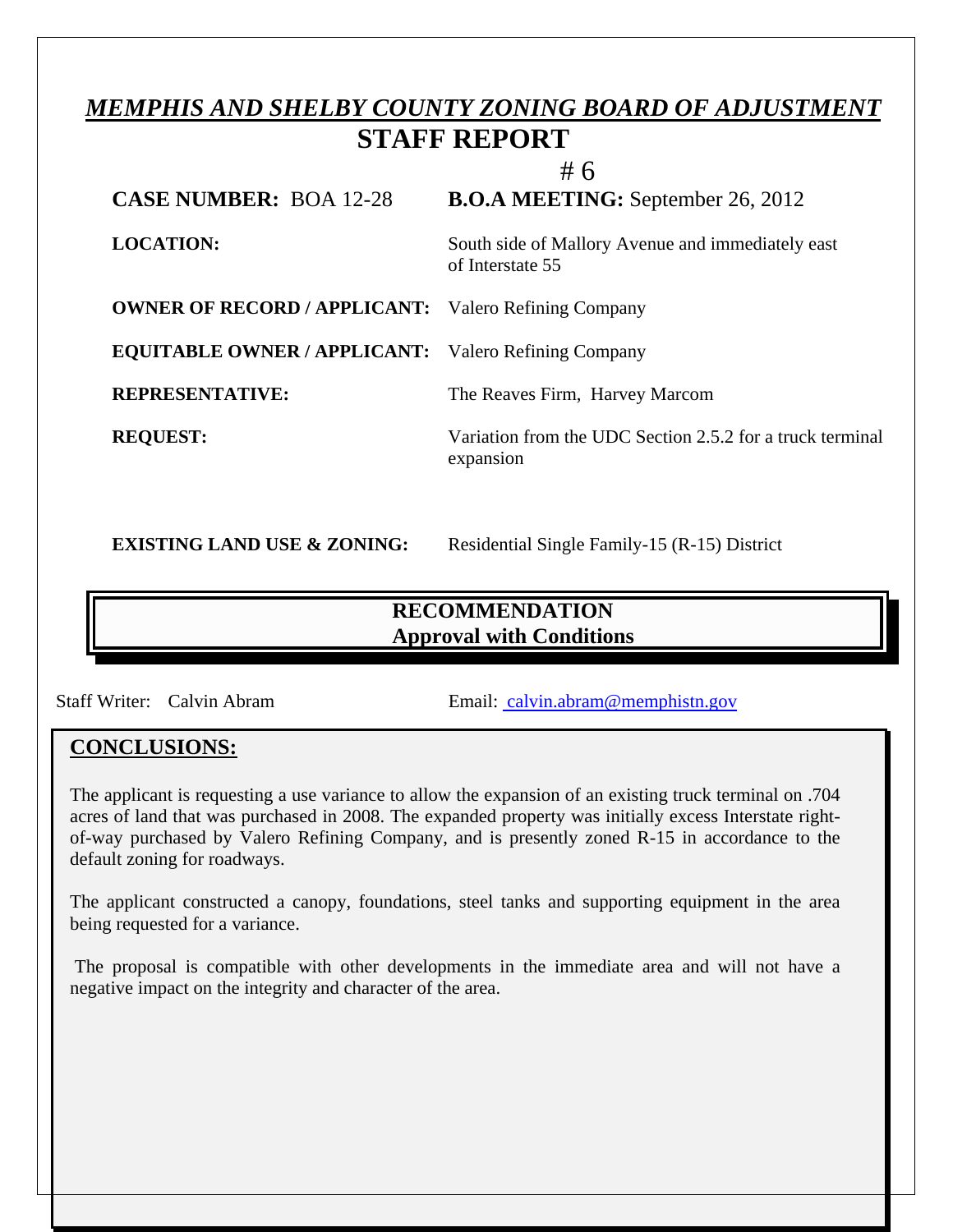Staff Report September 26, 2012<br>BOA 12-28 Page 2



## **LAND USE & ZONING MAP**

### **SURROUNDING LAND USE & ZONING:**

North, East, South, and West: The subject site is surrounded by heavy industrial land uses (I-H).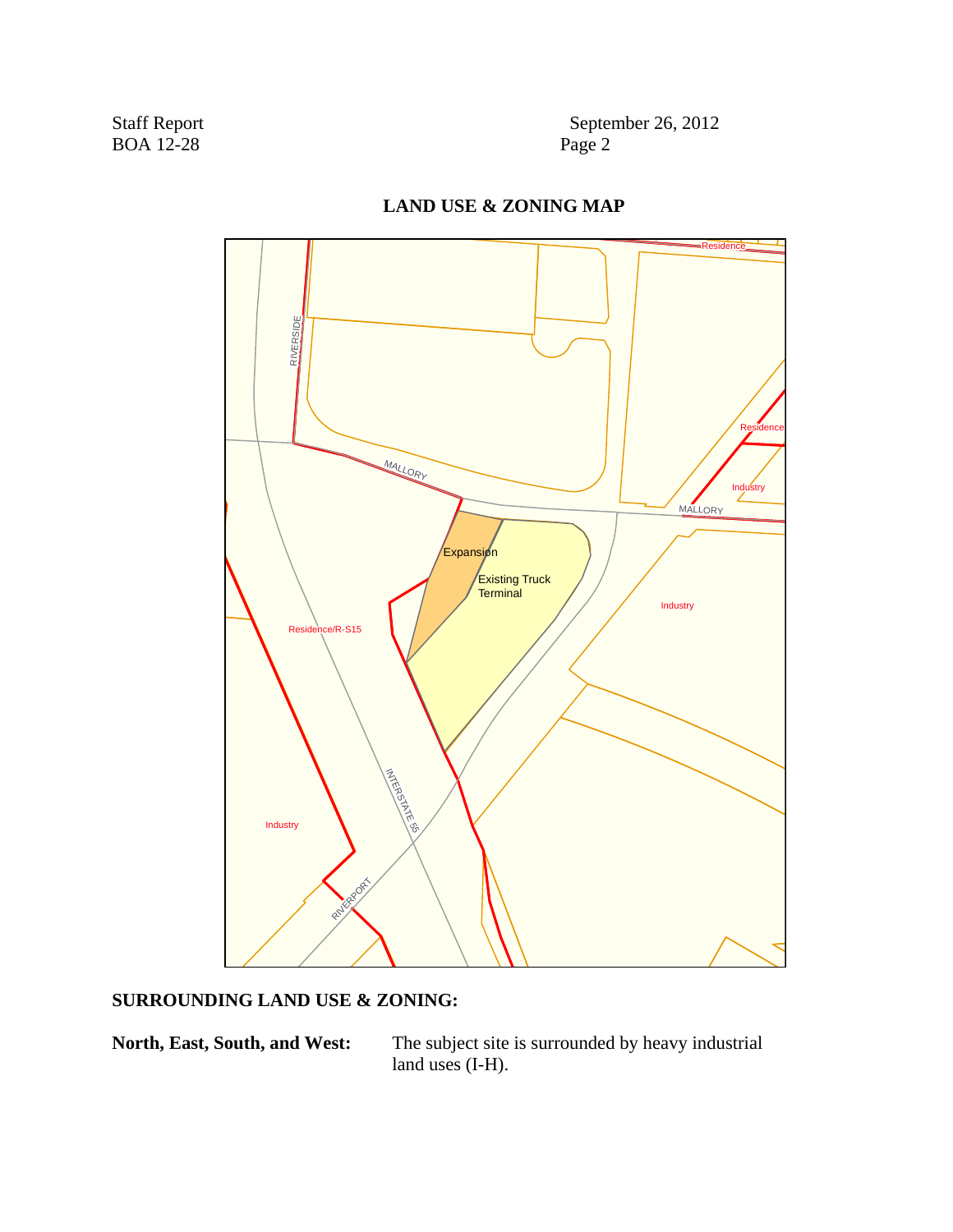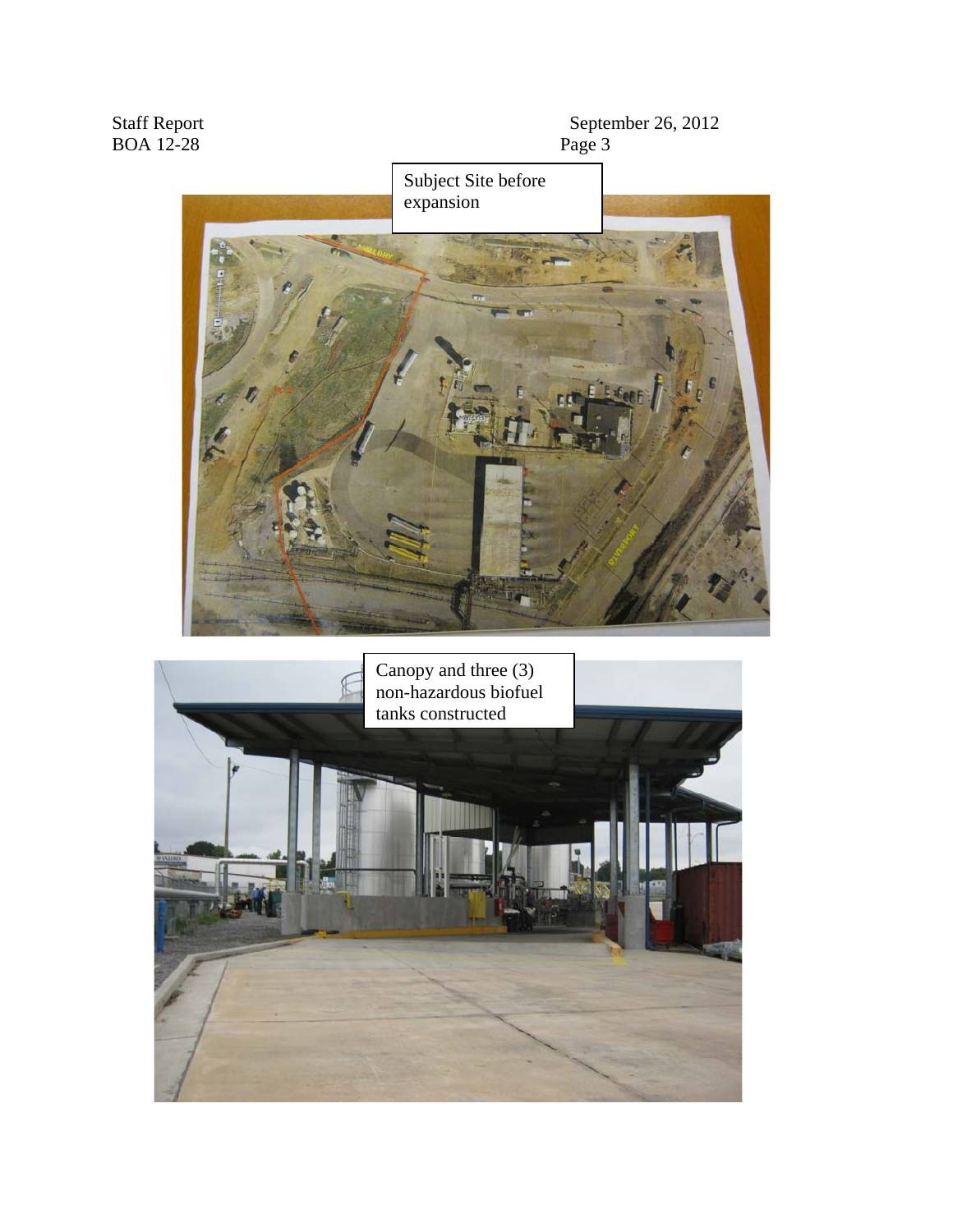September 26, 2012<br>Page 4



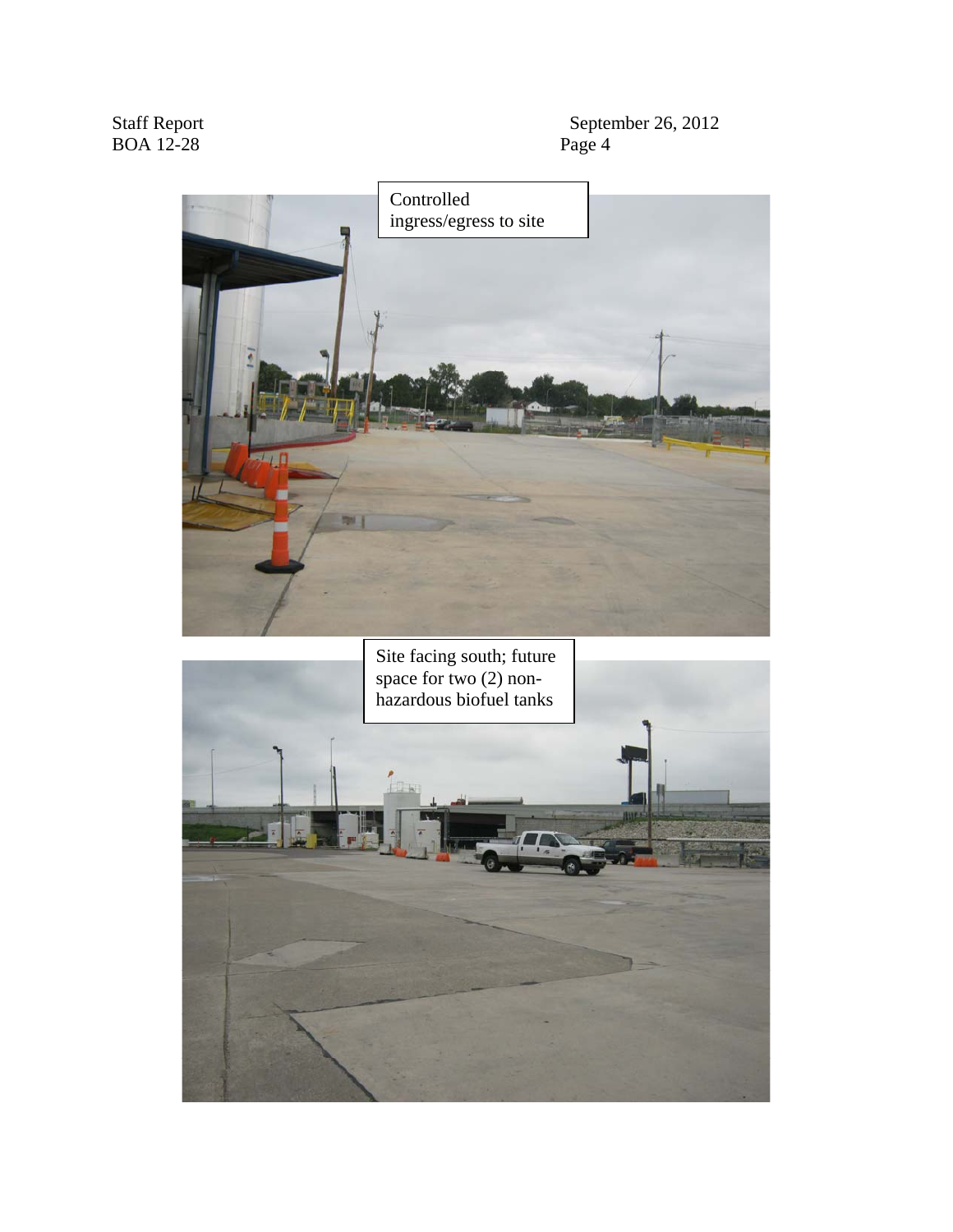September 26, 2012<br>Page 5



**Site Plan**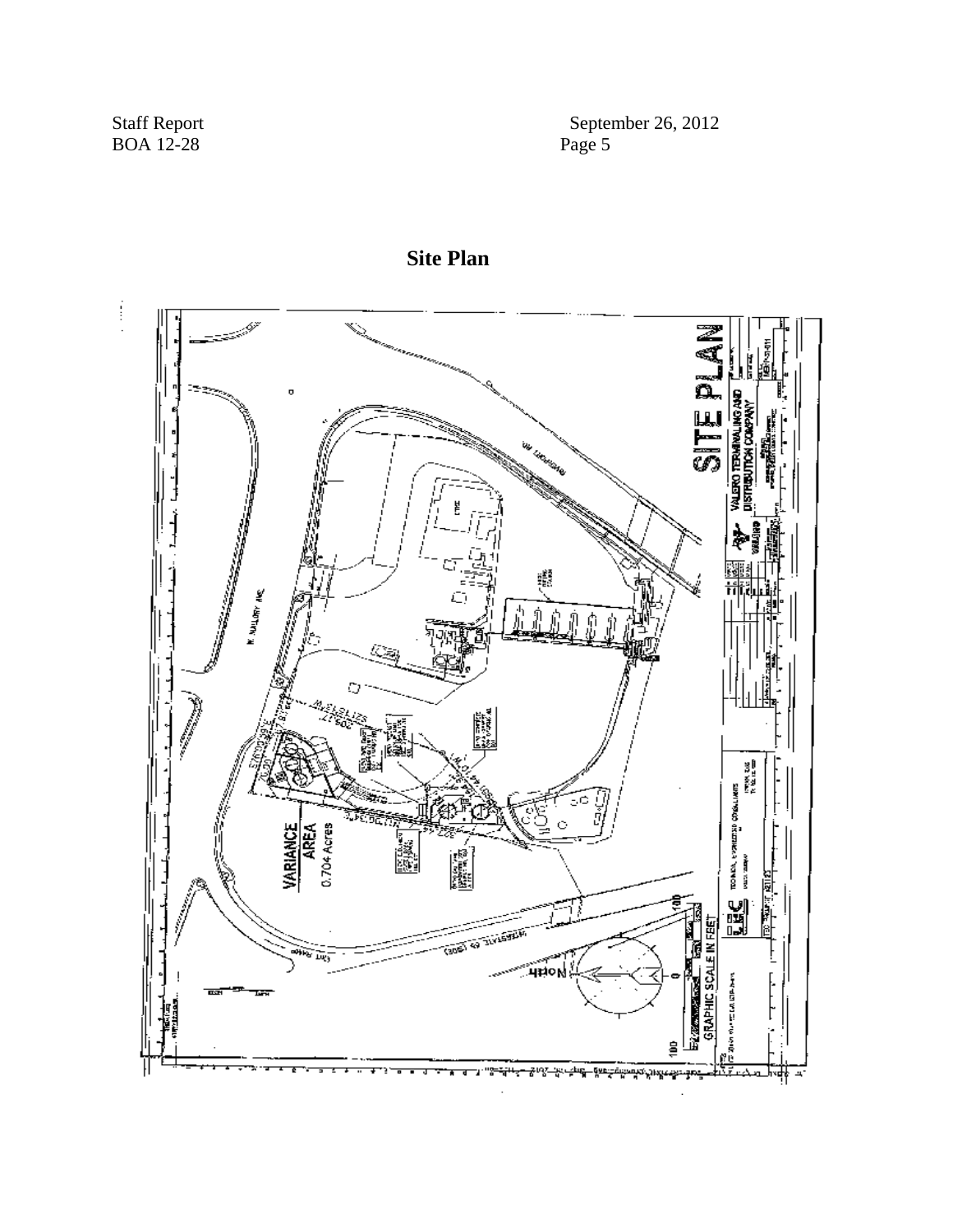BOA 12-28 Page 6

Staff Report September 26, 2012

## **STAFF ANALYSIS**

#### Site Characteristics

The subject site is approximately .703 acres and is surrounded primarily by several large industrial developments. The abutting properties to the site are zoned heavy industrial (I-H). The site is located on the south side of Mallory Avenue and east of Interstate 55. The property was excess Interstate 55 right-of-way purchased by Valero Refining Company in 2008 and is presently zoned R-15 in accordance with the default zoning for roadways.

#### Request

The applicant is requesting a use variance to allow utilization of the property for Industrial Uses to meet the abutting I-H zoning.

#### Conclusion

The subject site was originally excess Interstate 55 right-of-way. This property was purchased by Valero Refining in 2008 with the intent to use the acquired land as an expansion of the existing truck terminal. After the land was developed it became apparent to the applicant the land was a nonconforming use due to its R-15 zoning.

The applicant's request for a use variance is supported by the UDC Section 9.22.6 Findings of Fact:

- That special or unique circumstances or conditions or practical difficulties exist which apply to the land, buildings or uses involved which are not generally applicable to other land, buildings, structures, or uses in the same zoning districts;
- Granting the variance requested will not confer upon the applicant any special privileges that are denied to other residents of the district in which the property is located;
- The special circumstances are not the result of the actions of the applicant;

This use variance request, if approved, would be consistent with the existing land-uses and conform to the integrity and intent of the area.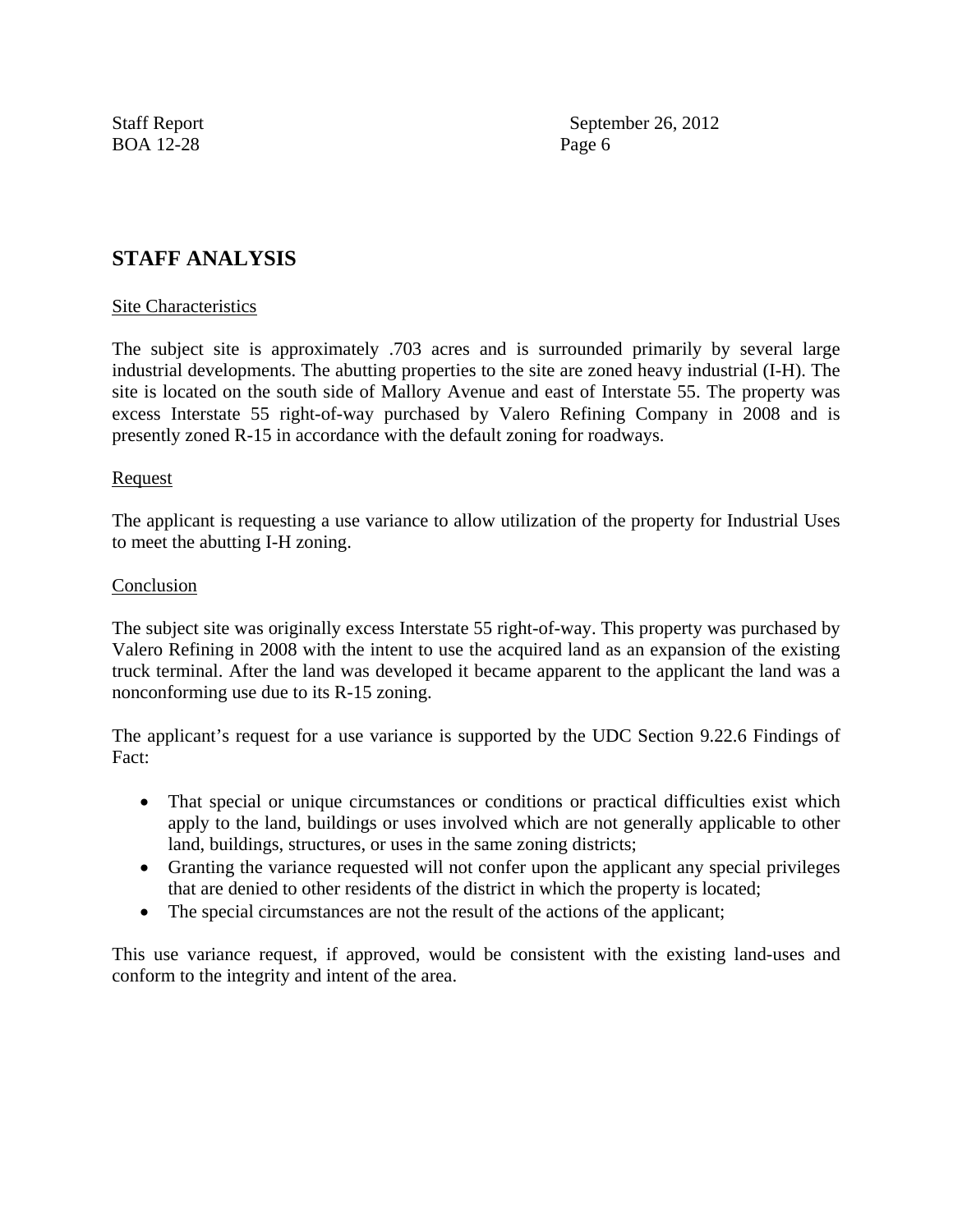BOA 12-28 Page 7

Staff Report September 26, 2012

## **RECOMMENDATION:**

## **Approval with Conditions**

- 1. This application and expansion of the truck terminal shall comply with the site plan as submitted;
- 2. The developer shall install and maintain a chain link fence bordering the expansion site that is consistent with material and color of existing truck terminal fencing;
- 3. The developer shall meet all applicable USDOT policies related to the expansion site for the truck terminal.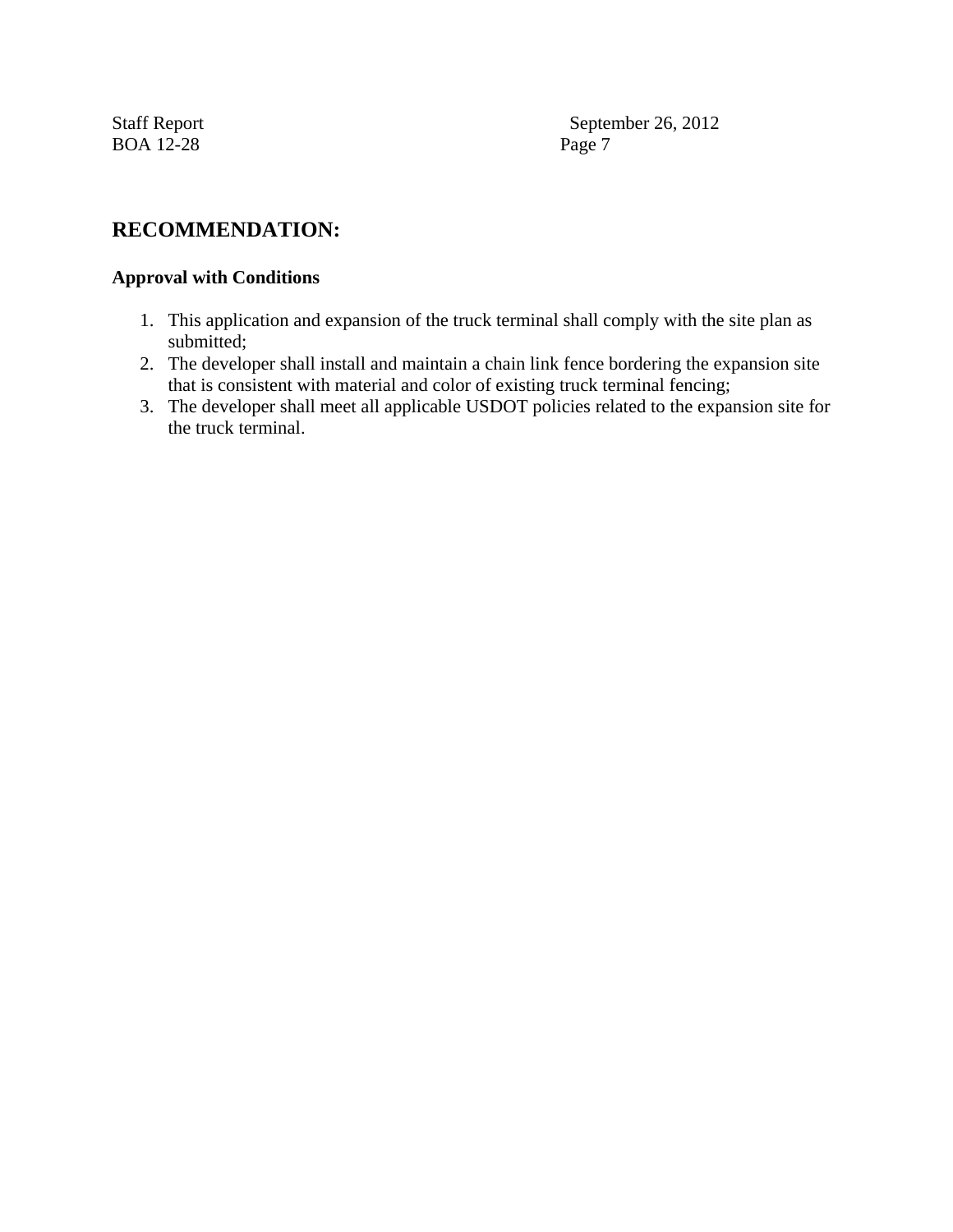Staff Report<br>BOA 12-28

September 26, 2012<br>Page 8

# **GENERAL INFORMATION**

| <b>Street Frontage:</b>         | $141$ feet      |
|---------------------------------|-----------------|
| <b>Planning District:</b>       | South Memphis   |
| <b>Census Tract:</b>            | 005300          |
| <b>Annexation Reserve Area:</b> | Not applicable. |
| <b>Zoning Atlas Page:</b>       | 2225            |
| <b>Parcel ID:</b>               | 050019 00006C   |

# **DEPARTMENTAL COMMENTS**

The following comments were provided by agencies to which this application was referred:

| <b>City Engineer:</b>                         | No comments.          |
|-----------------------------------------------|-----------------------|
| <b>Memphis Fire Division:</b>                 | No comments received. |
| <b>County Fire:</b>                           | No comments received. |
| <b>City Real Estate:</b>                      | No comments received. |
| <b>County Real Estate:</b>                    | No comments received. |
| <b>City/County Health Department:</b>         | No comments received. |
| <b>City Board of Education:</b>               | No comments received. |
| <b>County Board of Education:</b>             | No comments received. |
| <b>Construction Code Enforcement:</b>         | No comments received. |
| <b>Memphis Light, Gas and Water:</b>          | No comments received. |
| <b>AT&amp;T/Bell South:</b>                   | No Comments received. |
| <b>Memphis Area Transit Authority (MATA):</b> | No comments received. |